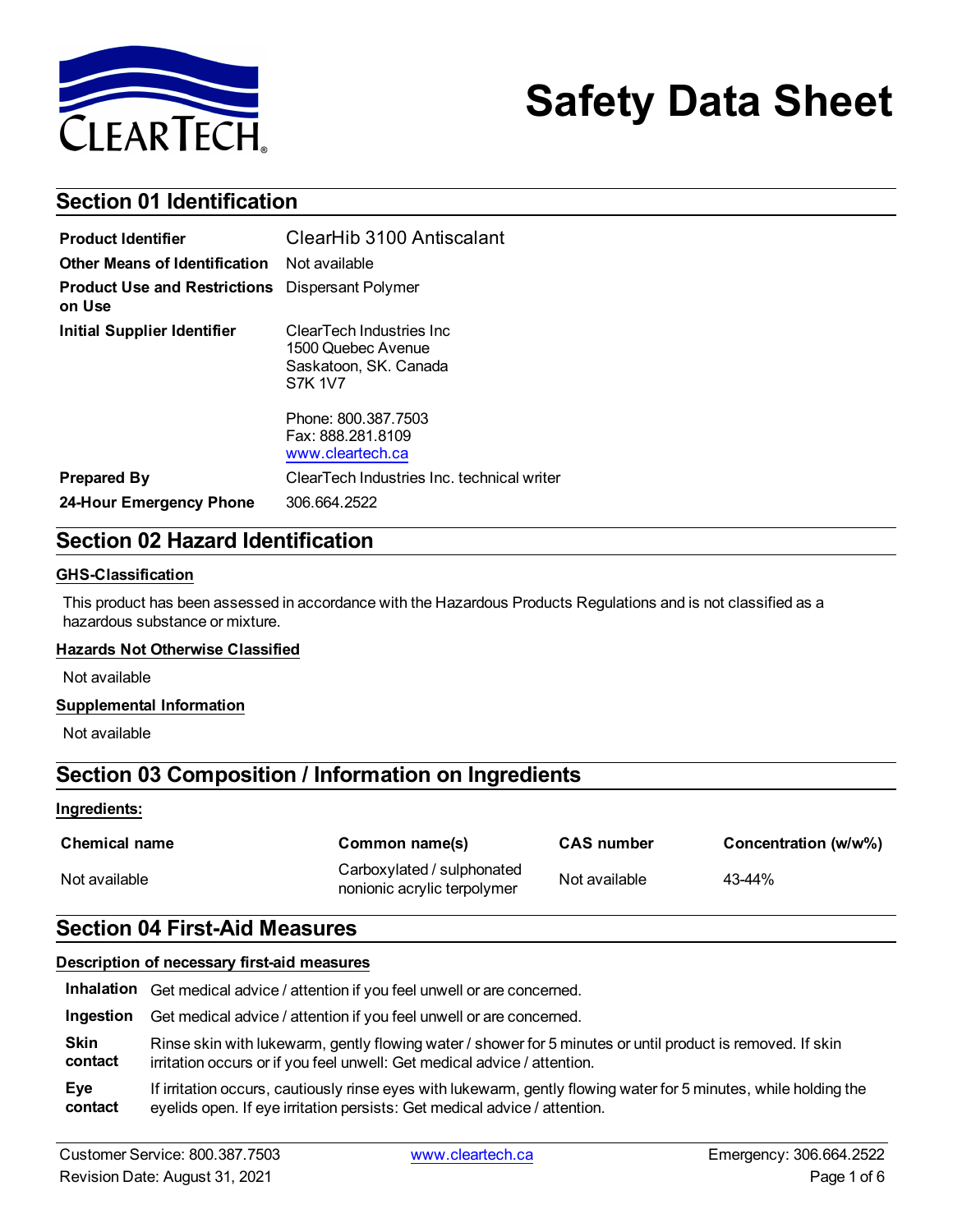# **Safety Data Sheet** ClearHib 3100 Antiscalant ClearHib 3100 Antiscalant ClearHib 3100 Antiscalant ClearHib 3100 Antiscalant

### **Most important symptoms and effects, both acute and delayed**

| <b>Inhalation</b>          | May cause respiratory irritation.                                 |
|----------------------------|-------------------------------------------------------------------|
| Ingestion                  | May cause discomfort or nausea.                                   |
| <b>Skin contact</b>        | Not available                                                     |
| Eye contact                | May cause eye irritation and redness.                             |
| <b>Further information</b> | For further information see Section 11 Toxicological Information. |

### **Section 05 Fire Fighting Measures**

| Suitable extinguishing media      | Extinguish fire using extinguishing agents suitable for the surrounding fire.                                |
|-----------------------------------|--------------------------------------------------------------------------------------------------------------|
| Unsuitable extinguishing<br>media | Water jets are not recommended in fires involving chemicals.                                                 |
| the chemical                      | Specific hazards arising from In the event of a fire oxides of carbon, sulphur, and sodium may be released.  |
| for fire-fighters                 | Special protective equipment Wear NIOSH-approved self-contained breathing apparatus and protective clothing. |

# **Section 06 Accidental Release Measures**

| <b>Personal Precautions /</b><br><b>Protective Equipment /</b><br><b>Emergency Procedures</b> | Wear appropriate personal protective equipment (See Section 08 Exposure Controls and<br>Personal Protection). Stay upwind, ventilate area.                                                                                                                                                                                                      |
|-----------------------------------------------------------------------------------------------|-------------------------------------------------------------------------------------------------------------------------------------------------------------------------------------------------------------------------------------------------------------------------------------------------------------------------------------------------|
| <b>Environmental Precautions</b>                                                              | Prevent material from entering waterways, sewers or confined spaces. Notify local health<br>and wildlife officials. Notify operators of nearby water intakes.                                                                                                                                                                                   |
| <b>Methods and Materials for</b><br><b>Containment and Cleaning</b><br>Up                     | SMALL SPILLS: Stop or reduce leak if safe to do so. Clean up spill with non-reactive<br>absorbent and place in suitable, covered, labeled containers. Flush area with water.<br>Contaminated absorbent material may pose the same hazards as the spilled product.<br>LARGE SPILLS: Contact fire and emergency services and supplier for advice. |

# **Section 07 Handling and Storage**

|                                    | <b>Precautions for Safe Handling</b> Use proper equipment for lifting and transporting all containers. Use sensible industrial<br>hygiene and housekeeping practices. Wash thoroughly after handling. Avoid all situations<br>that could lead to harmful exposure. |
|------------------------------------|--------------------------------------------------------------------------------------------------------------------------------------------------------------------------------------------------------------------------------------------------------------------|
|                                    | Inspect containers for damage or leaks before handling. If the original label is damaged or<br>missing replace with a workplace label. Have suitable emergency equipment for fires, spills<br>and leaks readily available.                                         |
| <b>Conditions for Safe Storage</b> | Store in a cool, dry, well-ventilated area, away from heat sources and incompatible<br>materials. Always store in original labeled container. Keep containers tightly closed when<br>not in use and when empty. Protect label and keep it visible.                 |
| Incompatibilities                  | None known                                                                                                                                                                                                                                                         |

### **Section 08 Exposure Controls and Personal Protection**

### **Exposure limits**

There are no known exposure limits for this product.

### **Engineering controls**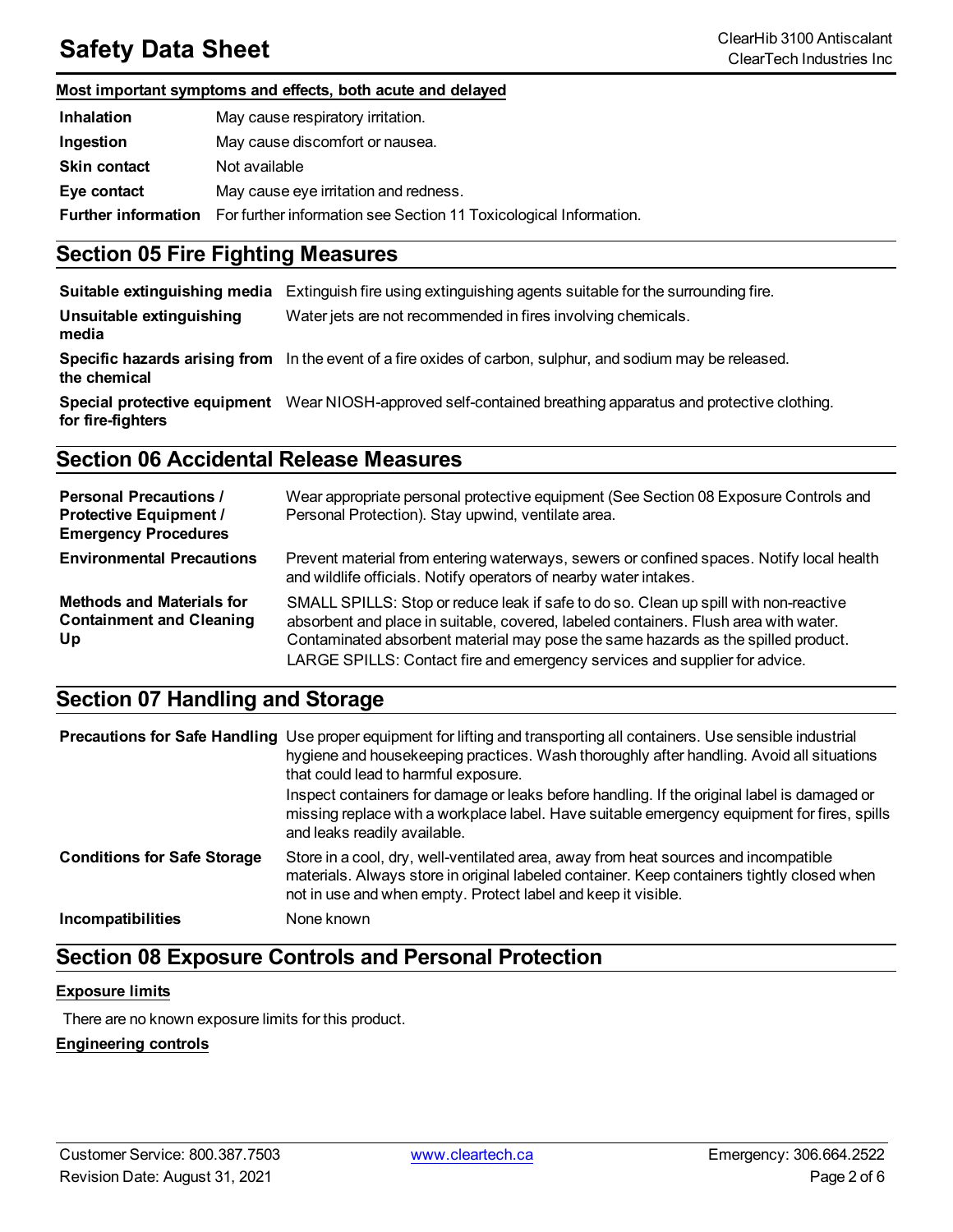# **Safety Data Sheet**<br>ClearHib 3100 Antiscalant

| <b>Ventilation Requirements</b> | Mechanical ventilation (dilution or local exhaust), process or personnel enclosure and<br>control of process conditions should be provided in accordance with all fire codes and<br>regulatory requirements. Supply sufficient replacement air to make up for air removed by<br>exhaust systems.                                                                                                |  |  |
|---------------------------------|-------------------------------------------------------------------------------------------------------------------------------------------------------------------------------------------------------------------------------------------------------------------------------------------------------------------------------------------------------------------------------------------------|--|--|
| <b>Other</b>                    | No specific recommendations beyond the required hygiene facilities at the place of work.                                                                                                                                                                                                                                                                                                        |  |  |
| <b>Protective equipment</b>     |                                                                                                                                                                                                                                                                                                                                                                                                 |  |  |
|                                 | The following are recommendations only. It is the responsibility of the employer / user to conduct a hazard assessment of the<br>process in which this product being used and determine the proper engineering controls and PPE for their process. Additional<br>regulatory and safety information should be sought from local authorities and, if needed, a professional industrial hygienist. |  |  |

| Eye and face protection       | lenses are not recommended; they may contribute to severe eye injury.       | Where there is potential eye or face exposure, safety glasses are recommended. Contact |
|-------------------------------|-----------------------------------------------------------------------------|----------------------------------------------------------------------------------------|
| Hand and body protection      | Where handling this product it is recommended that skin contact is avoided. |                                                                                        |
| <b>Respiratory protection</b> | In case of insufficient ventilation wear suitable respiratory equipment.    |                                                                                        |
| <b>Thermal hazards</b>        | Not available                                                               |                                                                                        |

# **Section 09 Physical and Chemical Properties**

#### **Appearance**

| <b>Physical state</b>                      | Liquid                      |
|--------------------------------------------|-----------------------------|
| Colour                                     | Colourless to pale yellow   |
| Odour                                      | Mild                        |
| <b>Odour threshold</b>                     | Not available               |
| <b>Property</b>                            |                             |
| рH                                         | $2.1 - 3.0$                 |
| Melting point / freezing point             | $<$ 0 $^{\circ}$ C          |
| Initial boiling point and<br>boiling range | $>100^{\circ}$ C            |
| <b>Flash point</b>                         | $>100^{\circ}$ C            |
| <b>Evaporation rate</b>                    | Not available               |
| <b>Flammability</b>                        | Not applicable              |
| <b>Upper flammable limit</b>               | Not available               |
| Lower flammable limit                      | Not available               |
| Vapour pressure                            | Not available               |
| Vapour density                             | Not available               |
| <b>Relative density</b>                    | Not applicable              |
| <b>Solubility</b>                          | Completely soluble in water |
| Partition coefficient: n-<br>octanol/water | Not available               |
| <b>Auto-ignition temperature</b>           | Not available               |
| <b>Decomposition temperature</b>           | Not available               |
| <b>Viscosity</b>                           | 100-500 mPa.s/cps @ 25 °C   |
| <b>Specific gravity</b>                    | >1.15 g/mL @ 20 °C          |
| <b>Particle characteristics</b>            | Not applicable              |
| Formula                                    | Not applicable (polymer)    |
| <b>Molecular weight</b>                    | $-4,500$ g/mol              |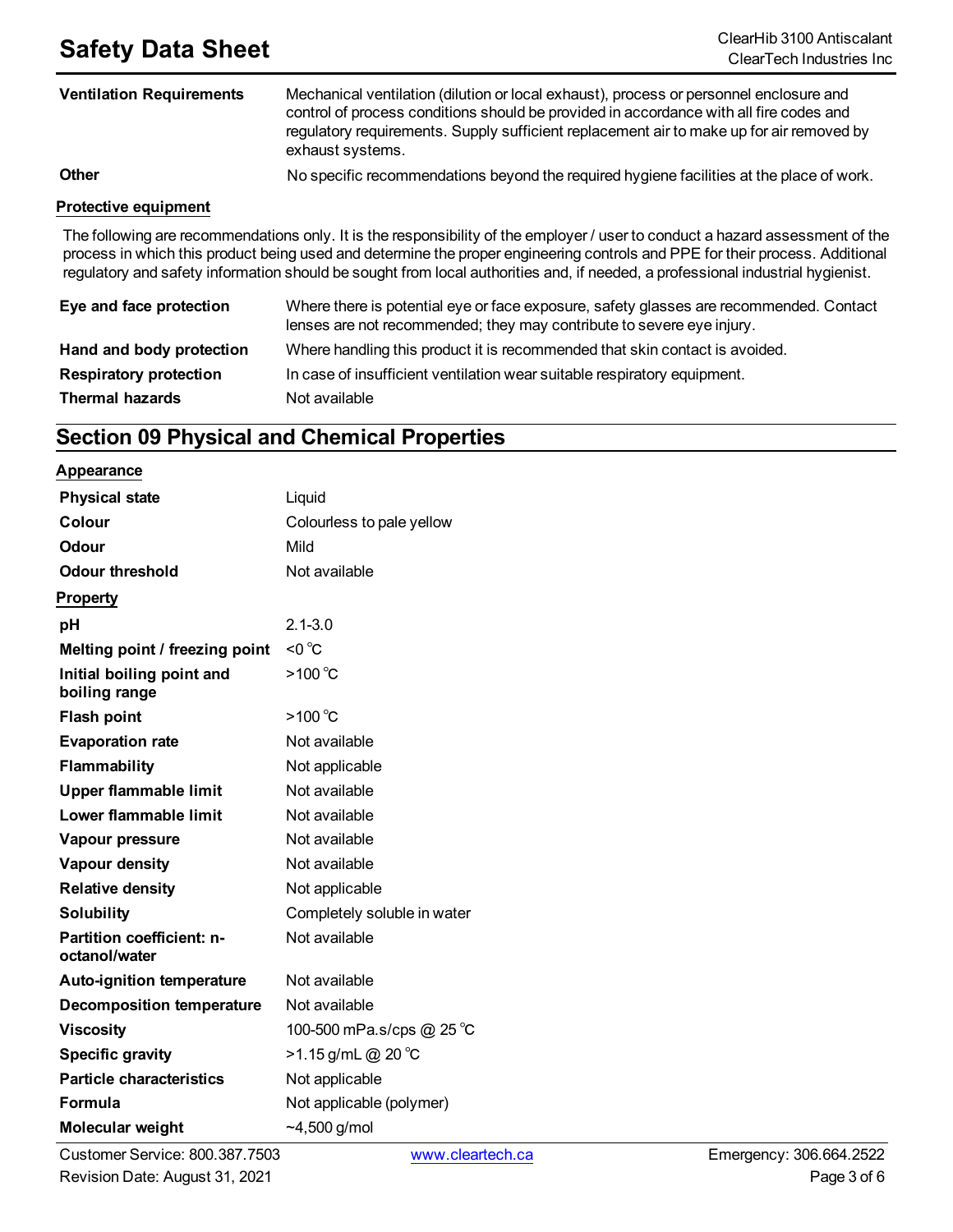# **Section 10 Stability and Reactivity**

| Reactivity                                   | None known                                                                       |
|----------------------------------------------|----------------------------------------------------------------------------------|
| <b>Stability</b>                             | This product is stable if stored according to the recommendations in Section 07. |
| <b>Possibility of hazardous</b><br>reactions | Hazardous polymerization is not known to occur.                                  |
| <b>Conditions to avoid</b>                   | Avoid contact with incompatible materials.                                       |
| Incompatible materials                       | None known                                                                       |
| <b>Hazardous decomposition</b><br>products   | Thermal decomposition may produce oxides of carbon, sulphur, and sodium.         |

# **Section 11 Toxicological Information**

### **Acute Toxicity (LD50 / LC50 values)**

| Component        | Route  | <b>Species</b> | Value                         | <b>Exposure time</b> |
|------------------|--------|----------------|-------------------------------|----------------------|
| Acrylic polymers | Oral   | Rat            | $>5,000$ mg/kg body<br>weight |                      |
|                  | Dermal | Rabbit         | $>2,000$ mg/kg body<br>weight |                      |

### **Toxic Health Effect Summary**

| <b>Chemical</b><br>characteristics | No known effects                                                                                           |
|------------------------------------|------------------------------------------------------------------------------------------------------------|
| <b>Skin</b>                        | Not available                                                                                              |
| Ingestion                          | May cause discomfort or nausea.                                                                            |
| <b>Inhalation</b>                  | May cause respiratory irritation.                                                                          |
| Eye contact                        | May cause eye irritation and redness.                                                                      |
| <b>Sensitization</b>               | This product and its components at their listed concentration have no known sensitizing effects.           |
| <b>Mutagenicity</b>                | This product and its components at their listed concentration have no known mutagenic effects.             |
| Carcinogenicity                    | This product and its components at their listed concentration have no known carcinogenic effects.          |
| Reproductive<br>toxicity           | This product and its components at their listed concentration have no known reproductive effects.          |
| Specific organ<br>toxicity         | This product and its components at their listed concentration have no known effects on specific<br>organs. |
| <b>Aspiration hazard</b>           | Not available                                                                                              |
| <b>Synergistic</b><br>materials    | Not available                                                                                              |

# **Section 12 Ecological Information**

| Component        | Type             | <b>Species</b> | Value       | <b>Exposure Time</b> |
|------------------|------------------|----------------|-------------|----------------------|
| Acrylic polymers | LC50             | Rainbow trout  | $>100$ mg/L | 96 hours             |
|                  | EC <sub>50</sub> | Water flea     | $>100$ mg/L | 48 hours             |
|                  | EC <sub>50</sub> | Marine algae   | $>100$ mg/L | 72 hours             |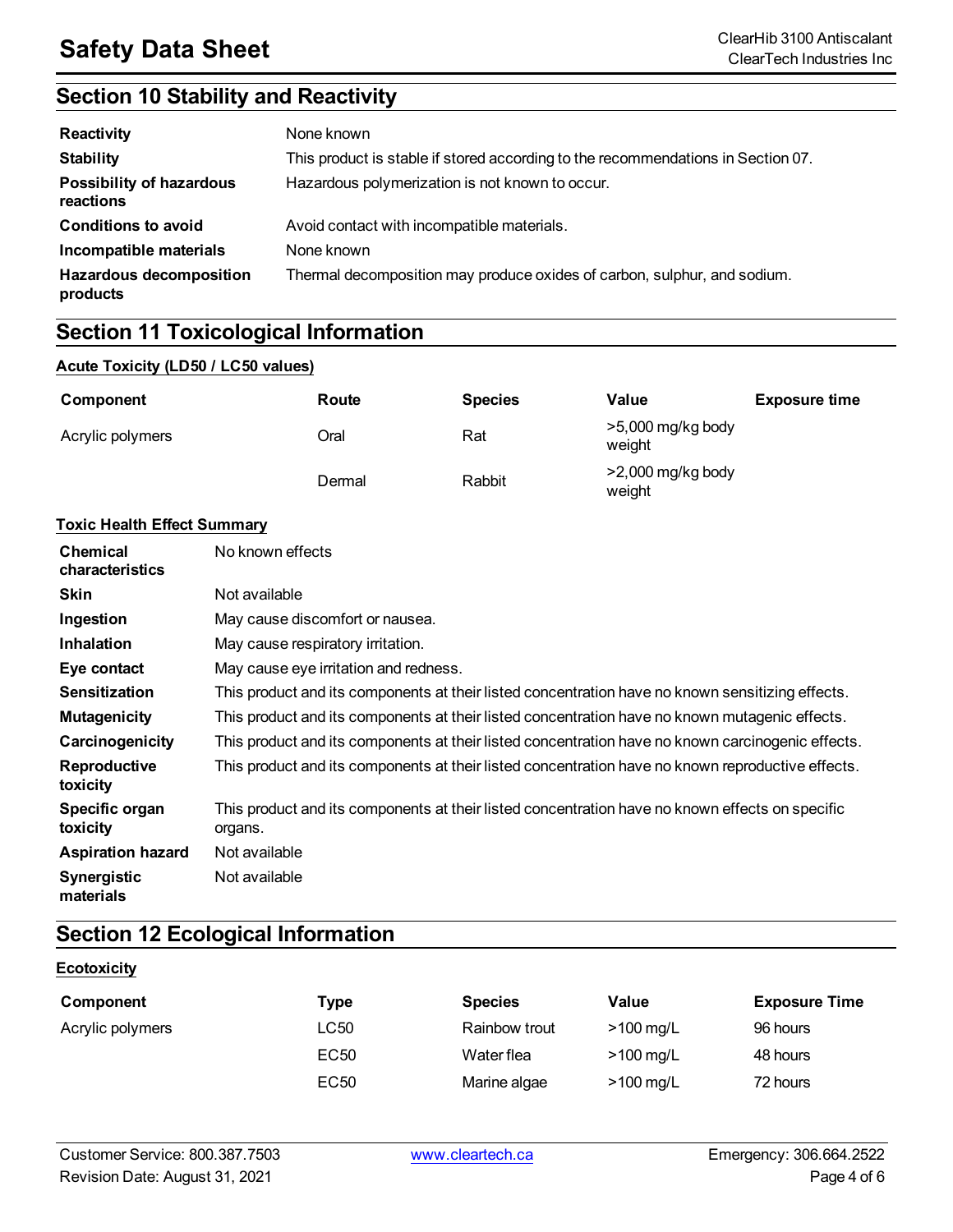# **Safety Data Sheet** ClearHib 3100 Antiscalant

| <b>Biodegradability</b> | The domestic substance list categorizes polyacrylic acid as persistent.                                              |
|-------------------------|----------------------------------------------------------------------------------------------------------------------|
| <b>Bioaccumulation</b>  | The domestic substance list categorizes all of the components of this product as non-<br>bioaccumulative.            |
| <b>Mobility</b>         | This product is water soluble, but is expected to adsorb to soil and is not expected to<br>contaminate ground water. |
| Other adverse effects   | Not available                                                                                                        |

### **Section 13 Disposal Considerations**

| <b>Waste From Residues /</b>  | Dispose in accordance with all federal, provincial, and local regulations including the                                                                                     |
|-------------------------------|-----------------------------------------------------------------------------------------------------------------------------------------------------------------------------|
| <b>Unused Products</b>        | Canadian Environmental Protection Act.                                                                                                                                      |
| <b>Contaminated Packaging</b> | Do not remove label, follow label warnings even after the container is empty. Empty<br>containers should be recycled or disposed of at an approved waste handling facility. |

### **Section 14 Transport Information**

| <b>UN</b> number                           | Not available                                                                                                                     |
|--------------------------------------------|-----------------------------------------------------------------------------------------------------------------------------------|
| UN proper shipping name<br>and description | Not available                                                                                                                     |
| Transport hazard class(es)                 | Not available                                                                                                                     |
| Packing group                              | Not available                                                                                                                     |
| <b>Excepted quantities</b>                 | Not available                                                                                                                     |
| <b>Environmental hazards</b>               | Not listed as a marine pollutant under Canadian TDG Regulations, schedule III.                                                    |
| <b>Special precautions</b>                 | No special provisions                                                                                                             |
| <b>Transport in bulk</b>                   | ERAP index: not available                                                                                                         |
|                                            | MARPOL 73/78 and IBC Code:<br>This product is not listed in Chapter 17 of the IBC Code.                                           |
| <b>Additional information</b>              | Secure containers (full or empty) during shipment and ensure all caps, valves, or closures<br>are secured in the closed position. |

**TDG PRODUCT CLASSIFICATION: This product has been classified on the preparation date specified at section 16** of this SDS, for transportation in accordance with the requirements of part 2 of the Transportation of Dangerous Goods Regulations. If applicable, testing and published test data regarding the classification of this product are **listed in the references at section 16 of this SDS.**

### **Section 15 Regulatory Information.**

**NOTE: THE PRODUCT LISTED ON THIS SAFETY DATA SHEET HAS BEEN CLASSIFIED IN ACCORDANCE WITH THE HAZARD CRITERIA OF THE CANADIAN HAZARDOUS PRODUCTS REGULATIONS. THIS SAFETY DATA SHEET CONTAINS ALL INFORMATION REQUIRED BY THOSE REGULATIONS.**

All components of this product appear on the domestic substance list.

### **Section 16 Other Information**

**Date of latest revision: August 31, 2021**